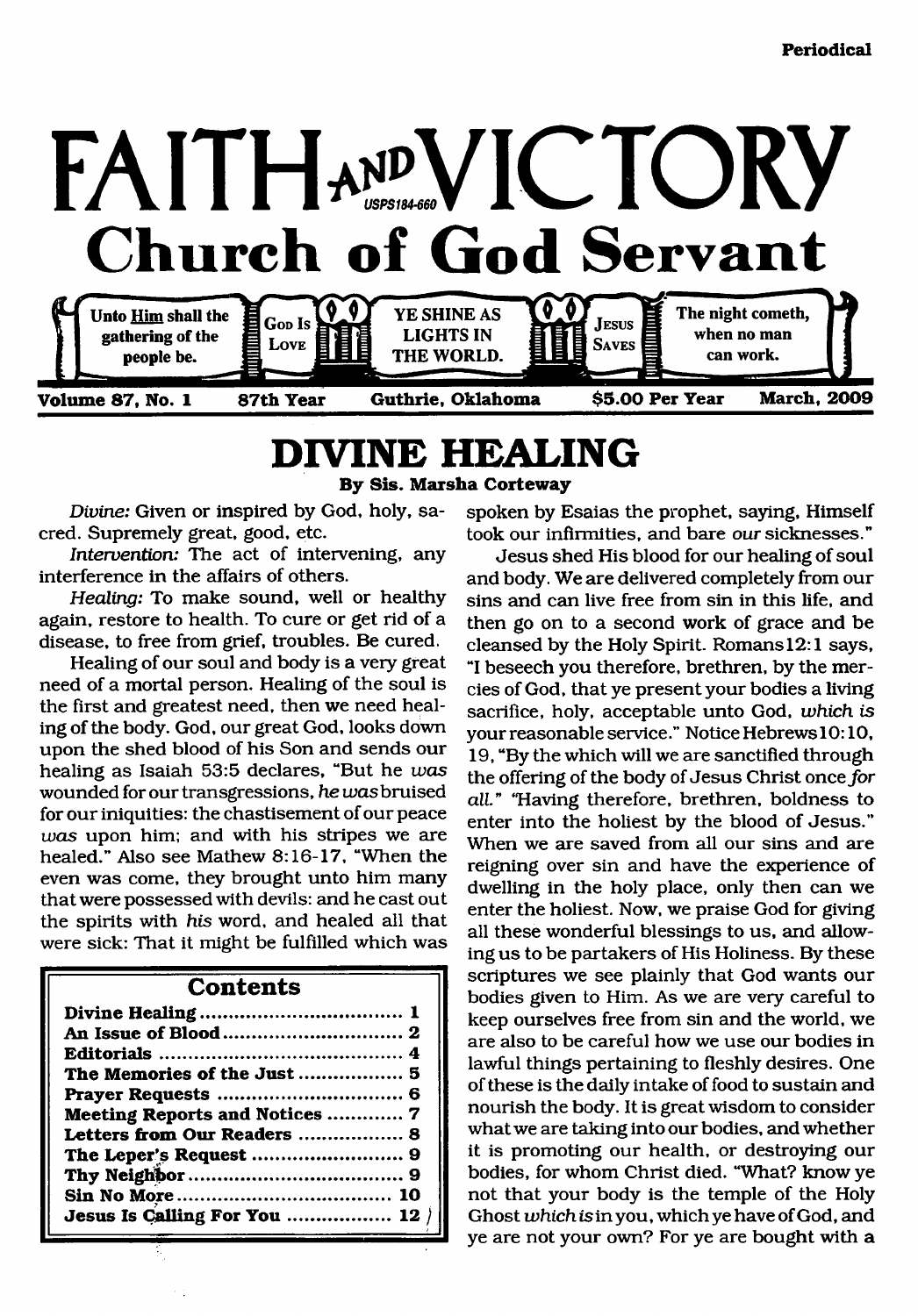price: therefore glorify God in your body, and in your spirit, which are God's." I Corinthians 6:19-20, "Whether therefore ye eat, or drink, or whatsoever ye do, do all to the glory of God." I Corinthians 10:31.

God has given us everything we need in this life, yet we have the power to make good or bad choices. As Christians we know and understand more clearly how God would have us to walk and partake of fleshly desires that are lawful, but some things may not be expedient for our spiritual welfare or our health. A great privilege is given us to ask God to come and heal us when we are sick or in great need. Would it not be wisdom to try our best to obey God's Word and take care of our health as much as possible. Then with confidence we can go to our Creator and ask our petition in faith and believe that we will receive. We glorify God and praise Him for all His provisions He has so wondrously bestowed upon us. What a Friend we have in Jesus, all our sins and griefs to bear. What a privilege to carry everything to God in prayer. Mortal man can do *a few* things, yet nothing as great as Divine healing. "And he entered into a ship, and passed over, and came into his own city. And, behold, they brought to him a man sick of the palsy, lying on a bed: and **Jesus seeing their faith** said unto the sick of the palsy; Son, be of good cheer; thy sins be forgiven thee. And, behold, certain of the scribes said within themselves, This *man* blasphemeth. And Jesus knowing their thoughts said. Wherefore think ye evil in your hearts? For **whether is easier, to say,** *Thy* **sins be forgiven thee; or to say, Arise, and walk?** But that ye may know that the Son of man hath power on earth to forgive sins, (then saith he to the sick of the palsy,) Arise, take up thy bed, and go unto thine house." Matthew 9:1-6. This passage goes on to say in the seventh verse, "And he arose, and

departed to his house." You will notice at the beginning of these verses, that Christ had entered into a ship, and came-unto His own city. Christ will only come to those who truly want His presence, and desire and covet His way, His truth and His life. John 14: 6. He is never going to force someone to love and serve Him or trust Him for the healing of their body, although according to God's Word, this is His will. We are to make our own choices in life, whether to *serve* Him and whether to obey His wise instruction for the betterment of our life here and our life in the hereafter. Much of our life is by faith, yet when we actually feel healing go through our mortal bodies and see the results, this Divine favor from God brings such thankfulness and closeness and awe of Him. It is truly a benefit for our Christian faith and walk with God. This direct physical healing from God is such a sight of faith that we can never be the same, in that we never can doubt the power and manifestation of Divine healing.

The poet penned these inspiring words in the song *The Virtue of Faith.* "Regarding not what I may see, my faith, O Lord, ascends to Thee."

Romans 1:17. "For therein is the righteousness of God revealed from **faith to faith:** as it is written, The just shall live by faith." We should share our experiences of salvation, and Divine healing with one another. As we do so, our faith is increased and faith in God is also built in the hearts of others.

"Is any sick among you? let him call for the elders of the church; and let them pray over him, anointing him with oil in the name of the Lord: And the prayer of faith shall save the sick, and the Lord shall raise him up; and if he have committed sins, they shall be forgiven him." James 5:14-15. This blessed promise is given to those who will exercise faith in God.

# **An Issue of Blood**

#### **By Sis. Marilyn Eck**

*"Oh, yes, Oh, yes, I'm a child o f the "King; His royal blood now flows in my veins. find I, though unworthy and poor, now can sing,* Praise God, praise God, I'm a child of the King."

"The Spirit itself beareth witness with our spirit, that we are the children of God: and if children, then heirs; heirs of God, and joint-heirs with Christ..." Romans 8:16-17

"For the life of the flesh is in the blood...." Leviticus 17:11

We had an experience here on the farm several years ago that impressed on me the fact that life is in the blood. I would like for us to think about our spiritual blood, that which provides the fortitude for us to go forward victoriously.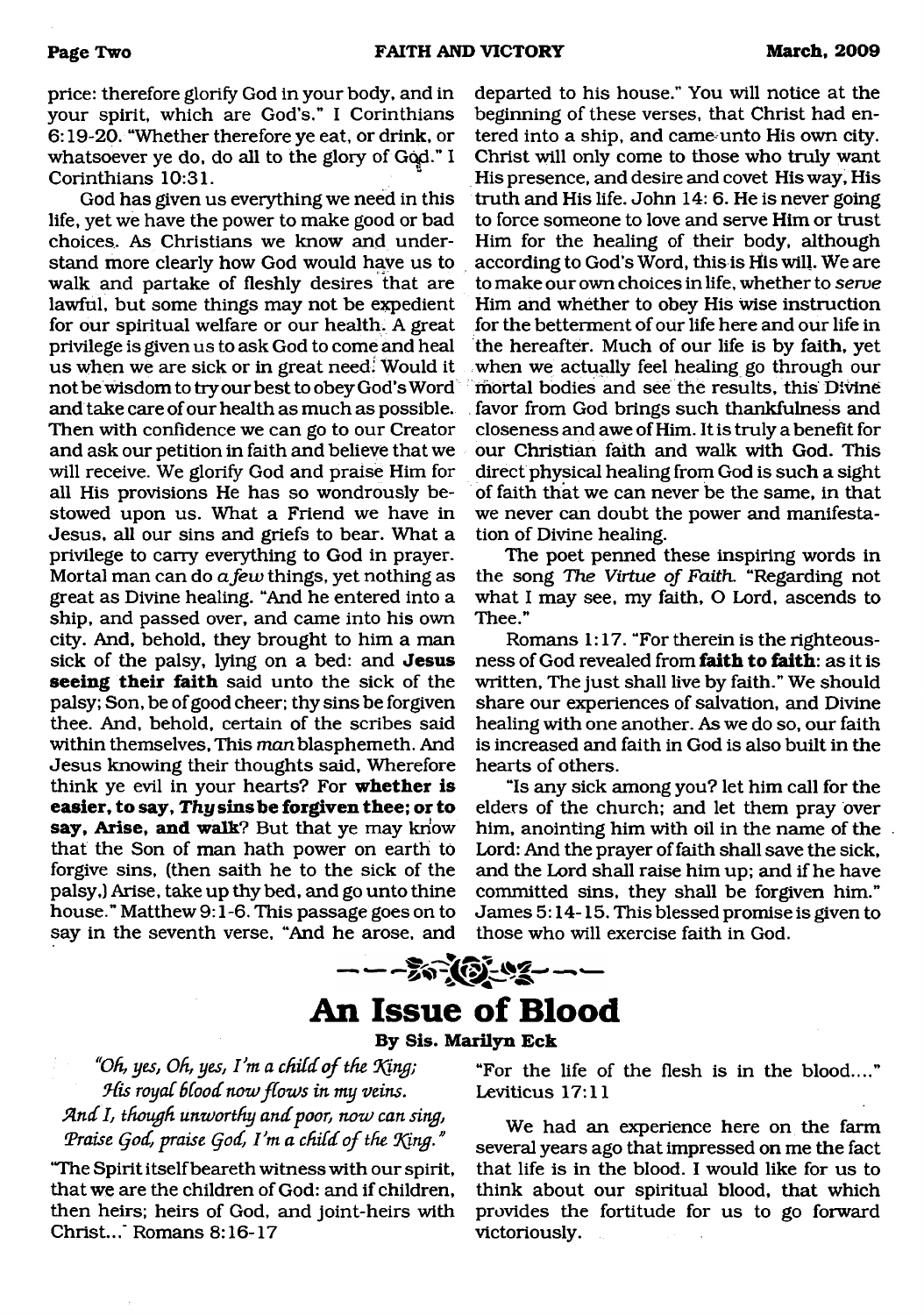Naturally speaking, when a person's blood is in proper condition there is strong physical stamina and the individual is able to endure the rigors of life. When an anemic condition exists the red corpuscle and hemoglobin counts are too low to allow the carriage of oxygen from the lungs to the tissue, and the body cannot function at the capacity that is needed for everyday responsibilities. When the rigors of life present themselves, the energy and strength to face them is nonexistent. A good, balanced diet cam oftentimes be helpful in improving the condition. Spirituadly, the condition of "our blood" is greatly affected by what we take into our minds and give room to in meditation. If there is a wound, am act, an attitude, etc. that we are nursing, there is a leak and an issue of blood on a continuing basis. The integrity of our spiritual health is dangerously compromised if we have a place from which our "life blood" is ebbing.

In Luke 8:43-46 we have the account of the woman who had an issue of blood for twelve years amd had spent adl her living on physicians who had been unable to heal the condition. Since I am not well acquainted with the ways of the medical world I must speak from the context of this passage. These physicians utilized various methods to produce the desired healing, when one method did not work then another was employed. After extended, expensive treatment, this woman still was not healed—until she came to Jesus. Medication may be administered in a controlled amount to try to counteract the condition that exists. Today we understand that in some instances, if the therapeutic regimen is not followed as prescribed, physical integrity may be compromised in that the bacteria can become resistant to the antibiotic and be much harder to control.

In Luke 8:46 we read Jesus' words. ".. .Somebody hath touched me: for I perceive virtue is gone out of me." Part of the definition of *virtue* is general moral excellence; right action and thinking; integrity; right-mindedness. If we touch Jesus in the right spirit, with the proper attitude, we are going to receive virtue (integrity, right-mindedness)—all of the above definition. We must *have a desire* to have the ebbing of our spiritual life stanched and put forth the effort to touch Him. When His virtue flows to us our spiritual health is restored.

The places from which the life-giving blood is issuing, be it an artery or a capillary, large or small, need to be given determined attention in our lives. To have the issue of blood stopped there must be a solid contact with Jesus. There is just one way to touch Him and that is to conform to the design of the "Master Receptacle." I think of the polarized receptacles we have nowadays. There is only one way to fit the plug into the slots; it just will not fit any other way. If a person wants the benefit of the power from the electrical current, then they must plug in correctly. It is just that very same way with Jesus and His virtue—His integrity, His morality, His right action and thinking. If we will plug in correctly, the spiritual issue of blood will be stopped.

This dear woman had put forth a lot of effort to find healing, but she had looked in the wrong place. Jesus held the answer to her infirmity. To remedy a spiritual problem we tend to try the quick- fix approach. We feel a sting of realization that we are experiencing a weakening of our spiritual fortitude—spiritual anemia. A trip to the altar, the shedding of a few tears and we feel better for awhile, but then we get careless about the "treatment" ordered by the Great Physician Who knows exactly what prescription we need to make our blood healthy, which will in turn, give us spiritual vivacity. The enemy of our souls has been given an avenue by which he causes the bacteria to mutate, making it more difficult to overcome the next time. Because we don't want to commit to follow through with the "regimen" needed to build up our spiritual integrity now, a more rigid discipline will be necessary in the future and for a longer period of time. When this condition exists, we have the infirmity of an issue of blood—spiritual life is ebbing away.

There are physicians who treat other kinds of infirmities. There are podiatrists who specialize in foot problems, and chiropractors who adjust alignment and placement of the bones in the body. Doctors of nutrition are available to give proper in-depth dietary information. In the *spiritual application,* if the pathway we are to follow seems "difficult," if our "feet are hurting," if we have a skeletal misalignment and we cannot stand up straight, hindering our progress, and we seek advice from someone

(Continued on page 6.)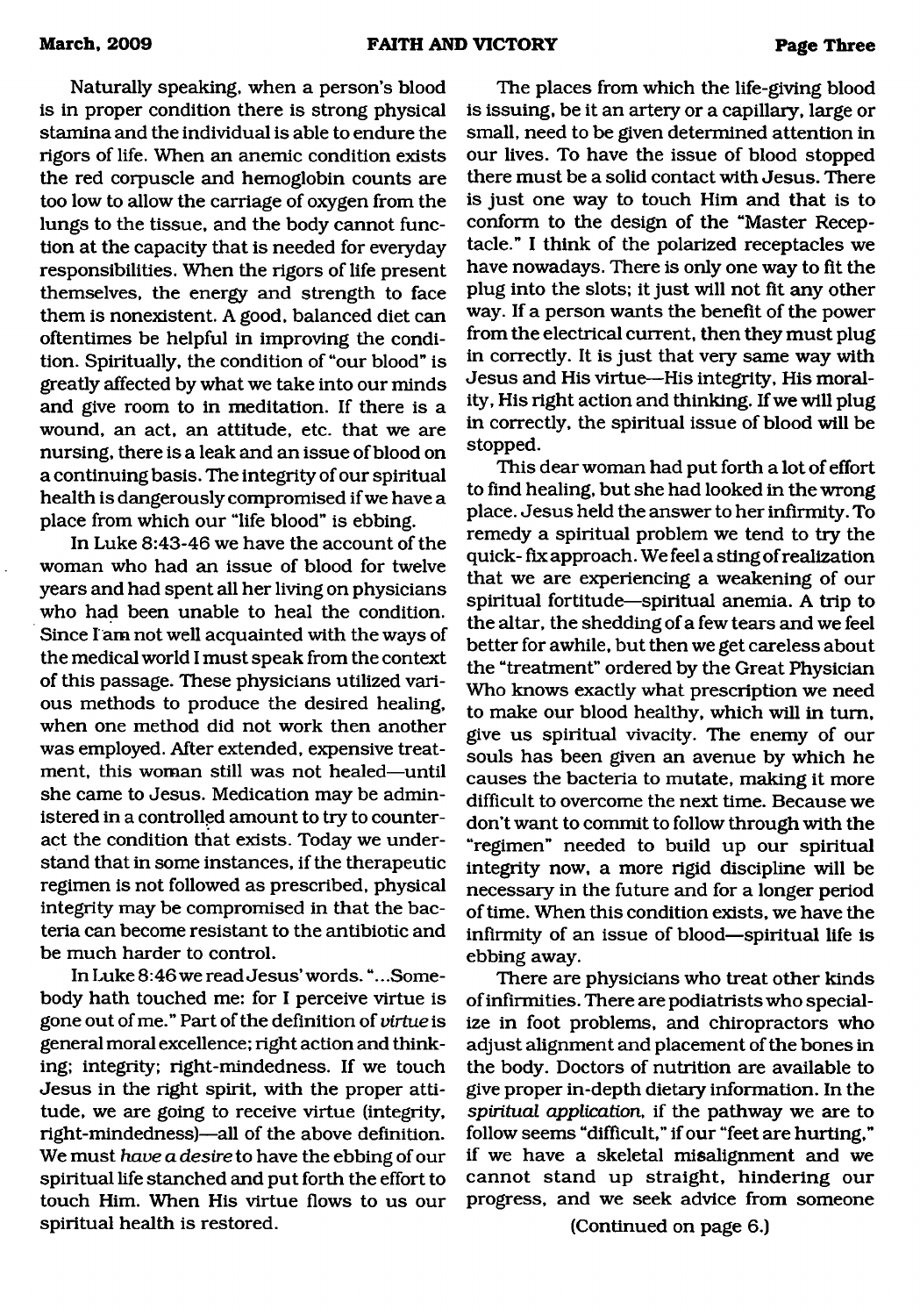### **FAITH AND VICTORY 12 PAGE HOLINESS MONTHLY 1982 1983 1984 1985 1986 1986 1986 1986**

This non-sectarian paper is edited and published in the interest of the universal CHURCH OF GOD each month (except August of each year, and we omit an issue that month to attend camp meetings), by Willie Murphey, and other consecrated workers at the FAITH PUBLISHING HOUSE, 4318 S. Division, Guthrie, OK 73044.

Notice to subscribers: When you move or change your address, please write us at once, giving your old and new address, and include your zip code number.

Dated copy for publication must be received by the 18th of the month prior to the month of issue.

#### **SUBSCRIPTION RATES**

. . . . . . . . .

Single copy, one year......................................................\$5.00 Package of 5 papers to one address, one year ......... \$20.00 Larger quantities are figured at the same rate.

This publication teaches salvation from all sin, sanctification for believers, unity and oneness for which Jesus prayed as recorded in John 17:21, and manifested by the apostles and believers after Pentecost. By God's grace we teach, preach, and practice the gospel of the Lord Jesus Christ-the same gospel that Peter, John, and Paul preached, taught, and practiced, including divine healing for the body. James 5:14-15.

Its motto: Have faith in God. Its object: The glory of God and the salvation of men: the restoration and promulgation of the whole truth to the people in this "evening time" as it was in the morning Church of the first century: the unification of all true believers in one body by the love of God. Its standard: Separation from sin and entire devotion to the service and will of God. Its characteristics: No discipline but the Bible, no bond of union but the love of God, and no test of fellowship but the indwelling Spirit of Christ.

Through the Free Literature Fund thousands of gospel tracts are published and sent out free of charge as the Lord supplies. Cooperation of our readers is solicited, and will be appreciated in any way as the Bible and the Holy Spirit teach you to do or stir your heart. "Freely ye have received, freely give." Read Ex. 25:2; I Chron. 29:9: II Cor. 9:7: and Luke 6:38.

Freewill offerings sent in to the work will be thankfully received as from the Lord. Checks and money orders should be made payable to Faith Publishing House. All donations are tax deductible.

A separate Missionary Fund is maintained in order to relay missionary funds from our readers to the support of home and foreign missionaries and evangelists.

In order to comply with Oklahoma laws as a non-profit religious work, the Faith Publishing House is incorporated thereunder.

The Faith and *Victory* is published monthly, except August, for \$5.00 per year by:

**FAITH PUBLISHING HOUSE P. O. Box 518, 4318 S. Division, Guthrie, OK 73044 Office phone numbers: 405-282-1479, 800-767-1479; fax number: 405-282-6318. Internet address: <http://www.fidthpublishing.com>**

**Postmaster: Send address changes to:** *Faith and Victory.* **P. O. Box 518, Guthrie, OK 73044.**



*<i>Editorials*  $\pm$  sun drives away the chill of It is the season of the year when the snow begins to melt and the warmth of the winter. A delightful time when the magic of God's creation comes forth with new life trees and shrubs send forth their flowers and leaves. The goodness of God is clearly evident in the beauty of life that surrounds us. In the natural order of the seasons it is

now time to plant a wide variety of seeds, for the warm days of spring and summer are ahead of us. These warm days provide suitable conditions for seeds to germinate and for plants to grow and produce fruit for the gardener. However, unless the seed is planted, one cannot expect to enjoy the fruitful reward that blesses the table of the gardener.

I am sure all of us understand the natural law of sowing and reaping, yet we often need to be reminded of its importance in our own lives. It is easy to forget that we will one day reap what we are sowing today, whether it be good or evil. Therefore let our deeds today be those that are bom of kindness and our words seasoned with grace, for tomorrow they will return to us more abundantly.

"The wicked worketh a deceitful work: but to him that soweth righteousness *shall be* a sure reward. As righteousness *tendeth* to life: so he that pursueth evil *pursueth it* to his own death." Proverbs 11:18-19. God has instilled in mankind a love for life and these verses give a promise of life to those who sow righteousness. This chapter in Proverbs gives some good advice to those who desire to reap a blessing from God. The first verse speaks of a "just weight." God is pleased when we are fair in our business dealings and His blessing can determine whether we succeed or fail in business.

The second verse says, ".. .but with the lowly is wisdom." A lowly person is teachable and this allows the spirit of the Lord to instruct them. As that instruction is received and acted upon then true wisdom begins to dwell in their heart. Those who are proud will not submit to the instruction that comes from the still small voice of the Lord. They may make loud boastings of their wisdom, but it is not the wisdom that comes from above that is directing their feet.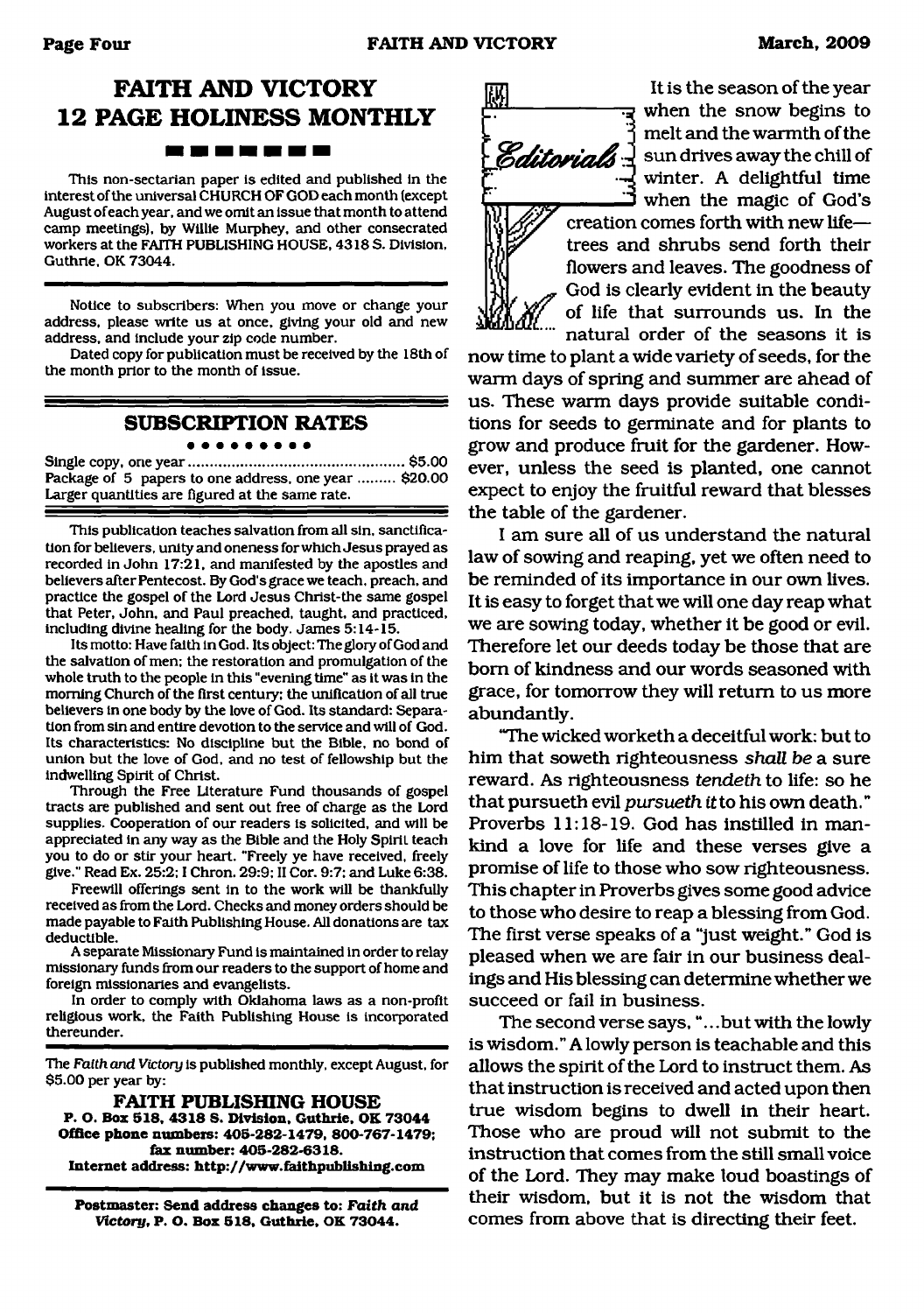The third verse says, "The integrity of the upright shall guide them:..." When one is careful to live in a way that is above reproach they will be shown the right path when their way becomes unclear. There are times when it may be hard to discern right and wrong, but those who are pure in heart will be blessed with an understanding of the right course. For their heart is tuned to hear and obey the voice of the Lord, and that voice will be a beacon in the night.

The fourth verse contrasts the fallibility of riches with the superior blessing of righteousness. It says, "Riches profit not in the day of wrath: but righteousness delivereth from death." When we understand the true value of righteousness it should not be hard to know where to set the focus of our heart, for we want the blessing of life that is promised in these verses. Therefore today we want to sow seeds that will bless us tomorrow—we want the "sure reward" to be waiting for us when it comes time to reap the deeds done in this body.

All of us have been influenced by those who have taken the time and put forth the effort to instruct us in the ways of righteousness, and we owe them a debt of gratitude for their concern for our soul. It may have been a combined effort from a number of people, perhaps our parents, Sunday School teacher, pastor, neighbor or some other special person. Through some manner, the seed of the Gospel has been planted in our hearts, and those who have allowed it to germinate and grow are truly grateful for the life changing influence it has produced in their hearts. If it had not been for that precious seed, we would perish along with Sodom and Gomorrah. (Romans 9:29.) But God has been merciful to us and reserved faithful men and women through the passing ages of time who have carried the truth of God's Word to our generation. It is now our responsibility to also be faithful to others of our time by sowing the seeds of the Gospel.

Those who have been redeemed hold in their hearts the keys to life. We have been blessed to know the value of righteousness and have experienced the joy of having our sins forgiven by the sacrificial offering of Jesus, God's only begotten Son. We know the true meaning of love, for that love has touched our heart and changed our life. Let us share these precious truths of salvation with others. They need Him too. The Gospel seed may find lodging in a hungry heart and begin to grow and we will be thrilled when we see the result of our efforts toward our fellow man blossom into eternal life.

> —Bro. Willie E. Murphey [wemurphey@yahoo.com](mailto:wemurphey@yahoo.com)

### $\leftrightarrow$

#### <span id="page-4-0"></span>**THE MEMORIES OF THE JUST**

Proverbs 10:7

Deep within my ransomed spirit Hangs a gallery of art: Forms and faces of great merit, Valued treasure of my heart.

These are mem'ries shining ever Of the saints and breth'ren gone, That the hand of death did sever From the stage of life upon. Yes, departed from my presence, Never more this earth to tread; Ling'ring yet in mem'ry's essence Are the blest immortal dead. How I love to ponder o'er them. Call their holy lives to mind; Of their days in thought I store them: Cherished gems of human kind! From this mortal life departed. Gone from sorrow, pain, and care Endless peace and rest have started, No more earthly griefs to bear. But, in mem'ry fond returning. Oft their faces I recall:

Their endearment ever burning, On my heart their echoes fall!

And sometimes in dreams appearing In my slumber through the night,

Gently speaking, smiling, cheering, For my soul a guiding light.

Yes, they're gone, but yet they're with me Bound with endless glowing love, Ever pointing in their pity

To that blessed home above.

And some blessed day I'll meet them On that brighter fairer shore:

With great rapture I shall greet them, Hear their voices speak once more! —Bro. Leslie Busbee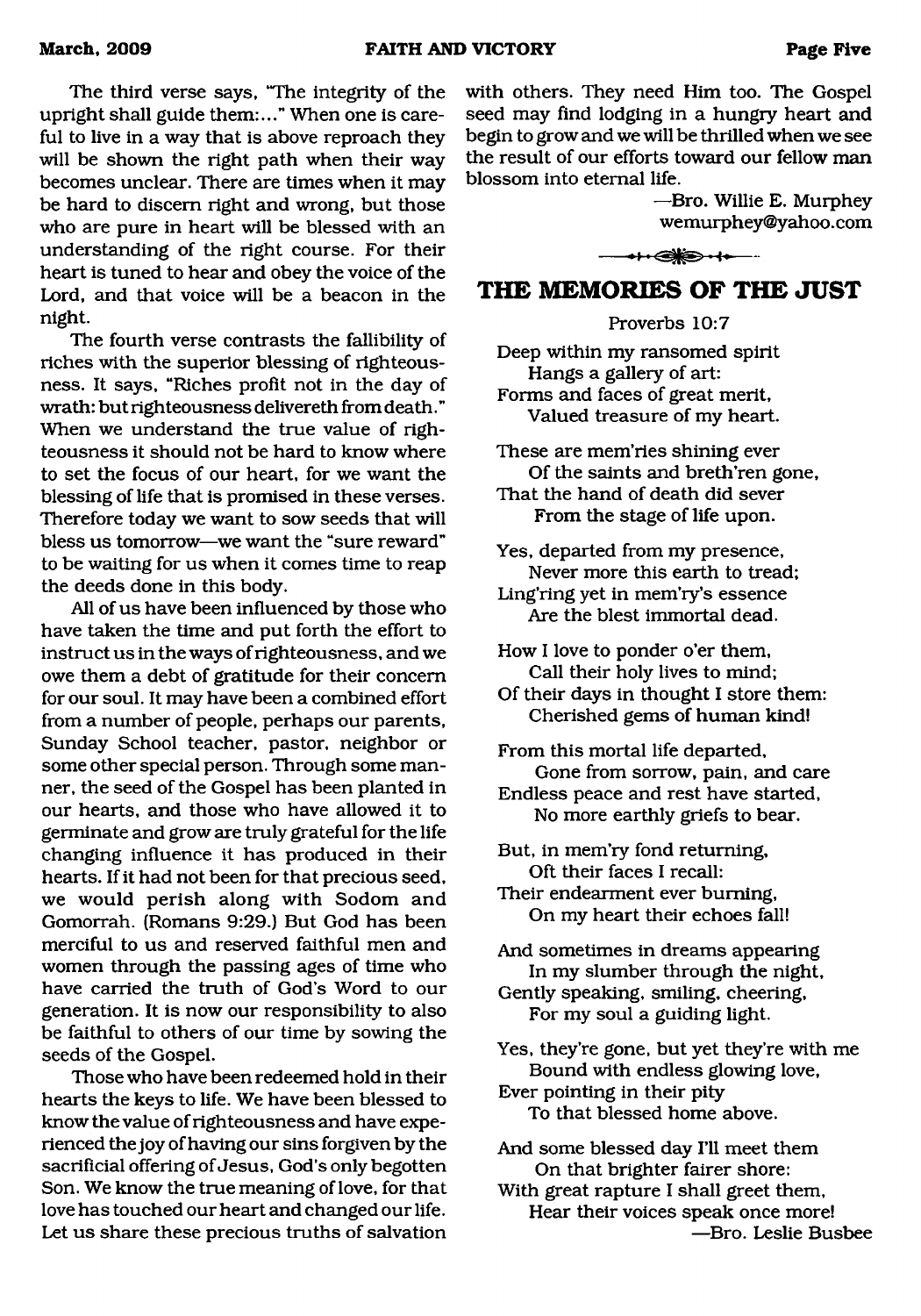### **An Issue of Blood**

(Continued from page 3.)

<span id="page-5-0"></span>other than the Perfect Physician, we are allowing that precious blood of spiritual life to ebb away. Still referring to the spiritual, what kind of diet are we following? We are what we eat! Are we ingesting that which will result in only pink blood instead of red blood ?

Is the spiritual life ebbing away? Why not take the time for an intimate visit with the Healer of broken hearts, the Healer of wounded spirits and the One Who can and will help us change the direction of our affection?

May the Lord help each of us that our spiritual vitality may return. —Sis. Marilyn Eck



CA—Please remember my friends, Mike and Ellen, they have some physical needs. Also pray that the Lord would open up some employment opportunities for my wife and I.

—Bro. Don Viser MO—Do pray for me, and for some of my children who are in much need of physical and spiritual help. Christian love,

—Sis Nelva Stanley SC—I am requesting earnest prayer on behalf of my son, Eric concerning custody rights of his little girl, Erin. We are to go back to court on April 29th, and we desire prayer that God will intervene and show mercy concerning this. We know God is above all power and principality, and He can move on the heart of the judge to show leniency and favor towards Eric in this situation. Please pray for us that God will work this out. We truly appreciate your prayers.

In Christ, —Sis. Beverly Pratt OK—Remember Bro. Rodney Sorrell in prayer. He has a serious affliction that sometimes causes him severe discomfort and makes it difficult to rest.

## **Standing Prayer Requests**

Bro. Carlos Arriaga Sis. Gladys Cashio Sis. Helen Carson Sis. Genevive Carver Sis. Elizabeth Corteway Sis. Waneta Creel Sis. Patsy Doolittle Sis. Dorall Forbes Bro. Troy Gentry Bro. Lee Hilton Jaden Howard Sis. Karoline Kessler Bro. Mark and Sis. Darlene Knight Sis. Elsie M. Offerman Sis. Melba Powell Sis. Marilyn Rendall Bro. Vernon Robinson Sis. Ruth Shehee Sis. Cheryl Smith Bro. Michael Smith Bro. Rodney Sorrell Bro. Edward and Sis. Gloria Taylor Sis. Imogene Taylor The Mitch Taylor family Sis. Norma Tiller Bro. Delmar Wilkins Sis. Anneta Williamson

**←←←←←←←**←

## **On Our Way to Glory**

We are on our way to glory, Singing victory as we go, For the blood of our Redeemer Makes us whiter than the snow.

Oh the light of Heaven is shining, Since we walk the narrow way, And obey the Word of Jesus Where He says to watch and pray.

Yes we've reached the land of promise, Where the milk and honey flow, Where there is no fruit of Egypt, But the fruits of Canaan grow.

Oh our hope is all in Jesus, And we trust in Him alone, Since He sits within our bosom, As a king upon is throne.

—E. Whitmore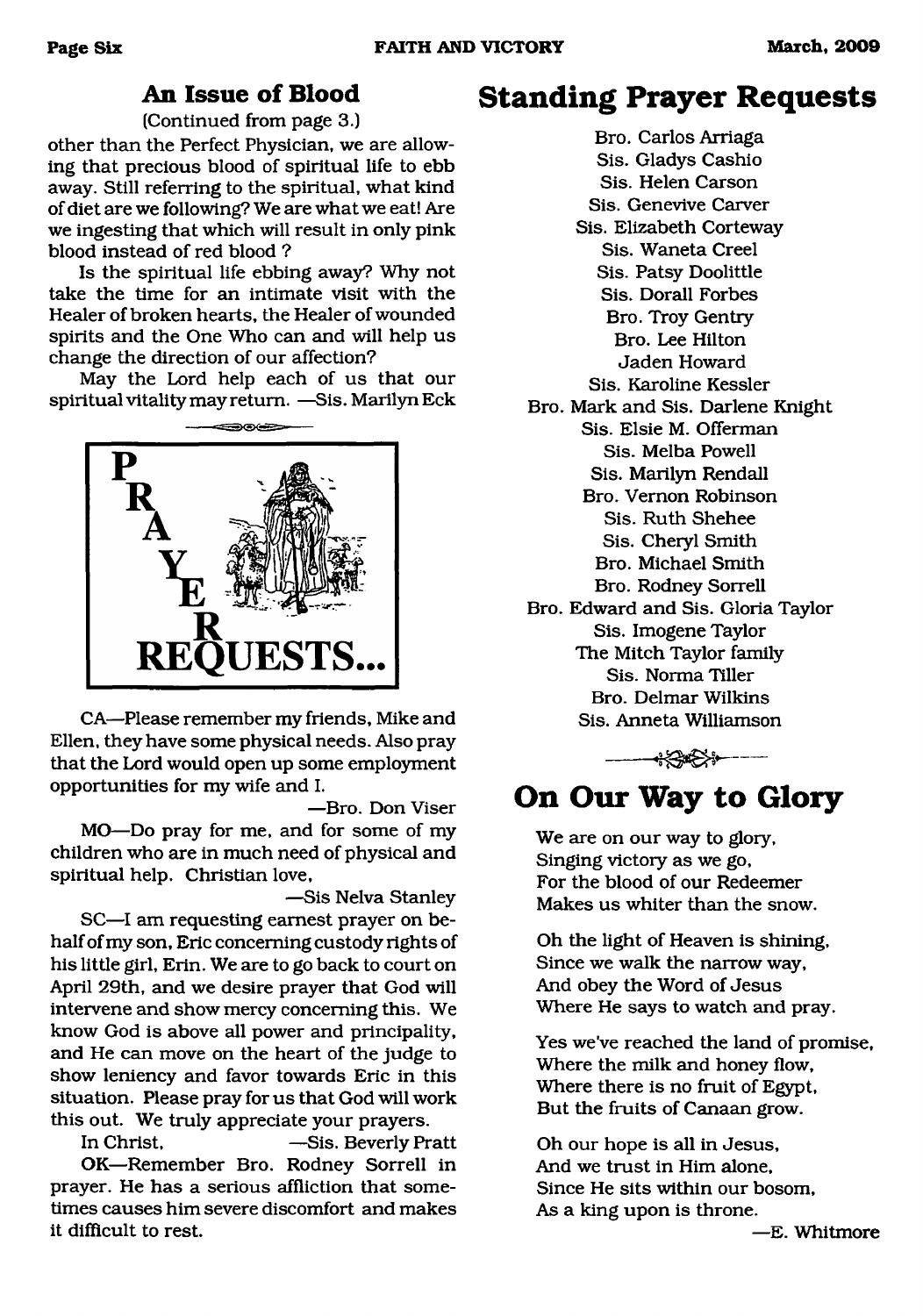#### **M EETING DATES**

**Oklahoma City (Revival)**—April 1-5 **Miami, FL (Camp Meeting)**—April 5-12 **W ichita, KS (Spring Meeting)**—April 19-26 **Alabama (Spring Singing)**—April 25 **Oklahoma State (Guthrie)**—May 22-31 **Vanceburg, KY (Spring Meeting)**—May 22-24 **HollyHill, SC (Camp Meeting)**—May 31 - June 7 **Green Bank, WV (Camp Meeting)**—June 12-18 **Fresno, CA (Camp Meeting)**—June 28-July 5 **General Southern (Loranger, LA)—**

June 28-July 5

**National (Monark Springs, MO)**—July 17-26

 $\overline{\text{eff}}$ 

### **M EETING NOTICES**

#### **OKLAHOMA CITY, OK, REVIVAL**

The 23rd Street Church of God congregation in Oklahoma City wants to announce our revival meeting for April 1-5. The Lord has heard our prayers and given a burden for the meeting to Bro. Michael Smith. The congregation extends an invitation for all to come and enjoy the blessings of the Lord with us. Services will be 7:00 p.m. Wednesday through Saturday. There will be morning and afternoon services on Sunday with dinner served. The afternoon service will start about 2:00 p.m. (There will be no night service.) The chapel is located at 5900 N.E. 23rd St., Oklahoma City, OK. Contact persons are: Bro. Loren Busbee, (405) 478-3860 or Bro. Galen Kelly, (405) 424-8400.

**WICHITA, KS, SPRING MEETING**

Lord willing, Wichita plans to have its Spring Meeting April 19-26. There will be three services on Sundays, and two services Monday—Saturday at 11:00 a.m. and 7:00 p.m. We ask interest in the prayers of the Saints that the Lord will lead in everything and that souls will truly be helped and blessed. Come and help in the battle if you can.

The chapel is located at 2509 N. Grove, Wichita, KS. For further information or directions you may contact Bro. Emanuel Gracey at (316) 461-1267 or Bro. Theodore McCray at (316) 641-4170.

#### **MIAMI, FL, CAMP MEETING**

The Saints in Miami, FL will be having a camp meeting beginning April 5 and continuing through Aprill2. Services will be nightly at 7:30 with two services on Sunday. The schedule of day services will be announced at the meeting. All are welcome.

For more information call Bro. Charles Clay at (305) 257-9929, Cell (305) 804-8504 or Bro. Ken Baxter at (786) 554-8833. The chapel is located at 235 NW 47th St, Miami, FL.

#### **ALABAMA SPRING SINGING, NEAR WARRIOR**

The Church of God congregation near Warrior, AL is planning a singing April 25, at 6:30 p.m. in the chapel. Activities will begin at 10:00 a.m. on Saturday morning at Dodge City Community Building, about one half mile west of Interstate 65, from exit #299. Dodge City is near Cullman.—Please take note, this is a different location than we usually have for the activities on Saturday morning and afternoon.

On the following day, April 26 there will be dinner on the chapel grounds with services at 10:00 a.m. and 2:00 p.m. Everyone is welcome.

The chapel is located approximately two miles west of Interstate 65 at exit #289 on Acton Bend Circle. For further information you may contact Bro. Roy Herron at (205) 647-7869 or Bro. Marshall Whitson at (205) 647-6325.

#### **OKLAHOMA STATE CAMP MEETING**

The annual Oklahoma State Camp Meeting of the Church of God will be held May 22-31, at the campground in Guthrie, OK. The first service will be on Friday evening May 22 at 7:30, with three services daily thereafter.

An invitation to attend is extended to everyone. Your presence and your prayers will be appreciated. Three meals per day will be provided and every effort will be made to provide lodging for those who come from out of town or country.

We have a ladies dormitory and sleeping accommodations are also available in the Sunday school rooms. The Lord has provided us with a separate family unit with twelve private motel style rooms. To the extent possible, these rooms will be reserved for families. Please let us know ASAP if you desire one of the family units and the number of nights you plan to stay. We also request you bring the necessary linens and bath items.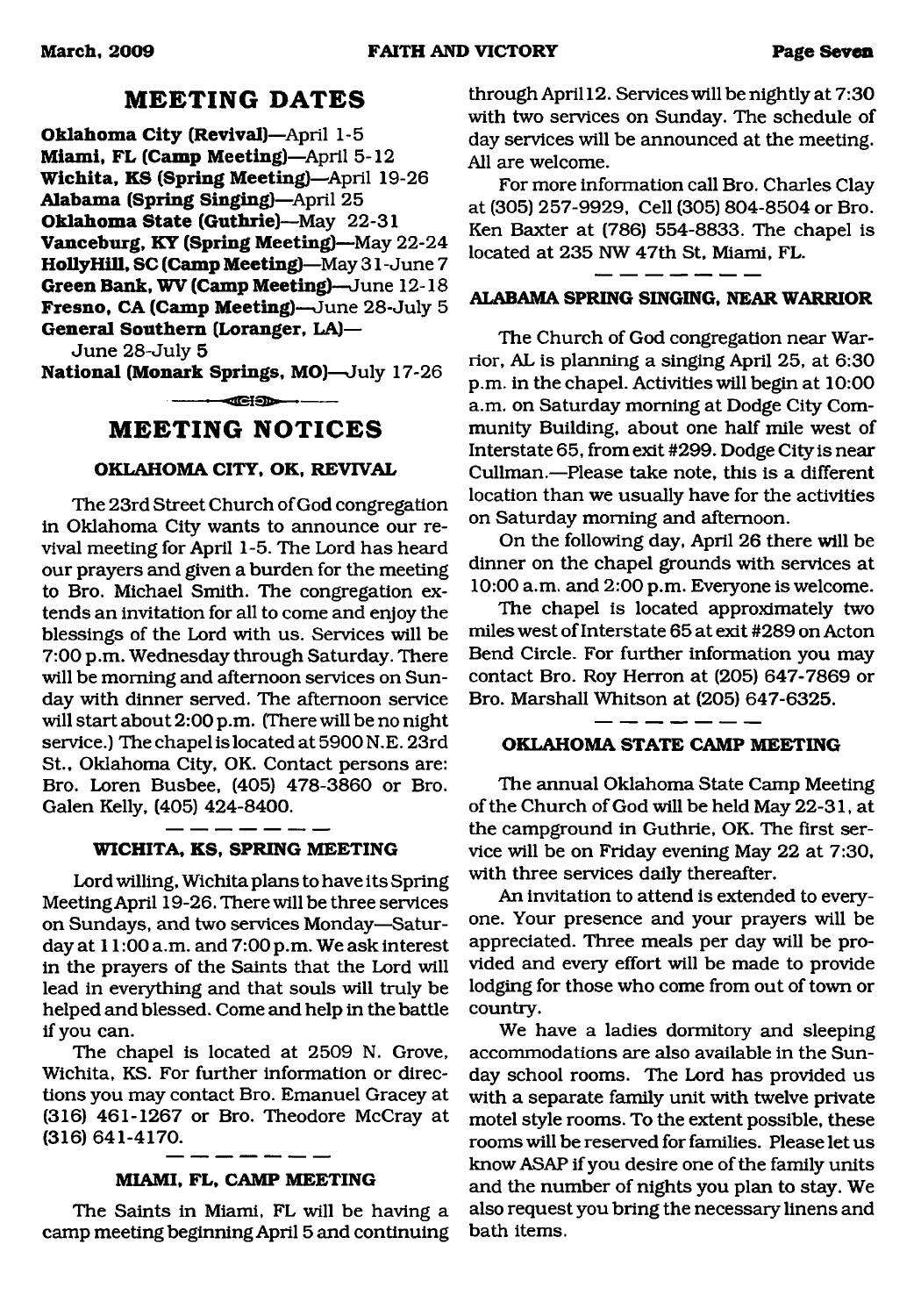At the present time we do not have camping facilities, but if you would like to bring your RV there are three RV parks within four miles of the church grounds. Call the persons below for telephone numbers of the RV parks.

Expenses for the meeting will be met by freewill offering. If you would like to make a contribution, you may do so by sending it directly to the state treasurer, Sis. Brenda Wilkins, 807 W. Lake Rd., Guthrie, OK 73044.

For further information contact the pastor, Bro. Stanley Dickson, at (405) 260-8822.

#### **VANCEBURG, KY, SPRING MEETING**

Lord willing, the Vanceburg, KY congregation will be holding a spring meeting beginning on Friday morning, May 22 and ending on Sunday morning, May 24. Morning services will be at 10:00 and evening services will be at 7:00 on Friday and Saturday. The meeting will be ending after the Sunday morning service that will begin at 11:00. We are depending on the Lord to send the ministers of His choosing for these services. The meeting will be conducted on a freewill offering. The meeting will be held at the Ruggles Campground in Tollesboro, KY as in previous years. Accommodations will be at the campground. There are RV hook-ups provided on a first come first serve basis. There are also hotels 20 to 30 minutes away in Maysville, KY for those interested. For more information please contact Bro. Dallas Cooper at 606-796- 3645 or cell phone 606-202-1366.

#### **HOLLY HILL, SC, CAMP MEETING**

We would like to extend a warm and cordial welcome to come to our Holly Hill, SC Camp Meeting 2009. Lord willing, the meeting will begin on Sunday morning, May 31 and go through Sunday morning, June 7. There will be three services daily, including an early morning prayer meeting, an afternoon service, and an evening service. If you would like to come and need accommodations, please call Sis. Beverly Pratt at 803-496-3057 or Bro. Kevin and Sis. Cheryl Smith at 803-492-7975, so we can make arrangements for you. ALL are welcome! Come if you can, and if it isn't possible for you to be here, please pray that the Holy Spirit will have complete control in every service of this meeting. In the love of Jesus,

—The Holly Hill, SC Congregation



PA—Dear Bro. Murphey: We pray for you and trust all is well. The Lord sure is being good to us. He is faithfully sustaining us in His love and allowing His light of truth to shine brighter to our souls. With each added ray of truth we rejoice more and more. The light of true love, liberty, honesty, faith, humility and spirit is found only in the true Church of God. Praise God for deliverance!<br>Yours in Christ,

-Bro. Jeff Wallech

KS—I am much encouraged and determined to be faithful to God. He is so good and has blessed me for many years. I truly enjoy serving Him and having Him to look to and lean on. Without Him life would truly be dreary. I don't understand how so many people are content to trust in themselves and luck. May all the saved just dig deeper and get closer and be real lights and examples to the world.

—Sis. Shirley Knight

OK—Dear Bro. Willie and Sis. Neta: Greeting in the precious name of Jesus. I have just recently been thinking and meditating on the scripture found in St John 14:6. "Jesus saith unto him, I am the way, the truth, and the life: no man cometh unto the Father, but by me." I have surely been blessed greatly by it. Especially with the thought, "I am" in so many places. Jesus was the term "I am." I am the way, I am the truth, I am the life, I am the good shepherd, I am the door, I am the bread of life, I am God and change not. "I am" means present existence. "I *am* he that liveth, and was dead; and, behold, I am alive for evermore,..." Revelation 1:18. Your brother in Christ,

—T. V. McMillian

LA—Good morning, Willie and Neta: I trust this finds you and yours well and encouraged in the Lord. I think of you frequently and breathe your names in prayer.

Here's something I wrote several years ago and ran across it this morning....! thought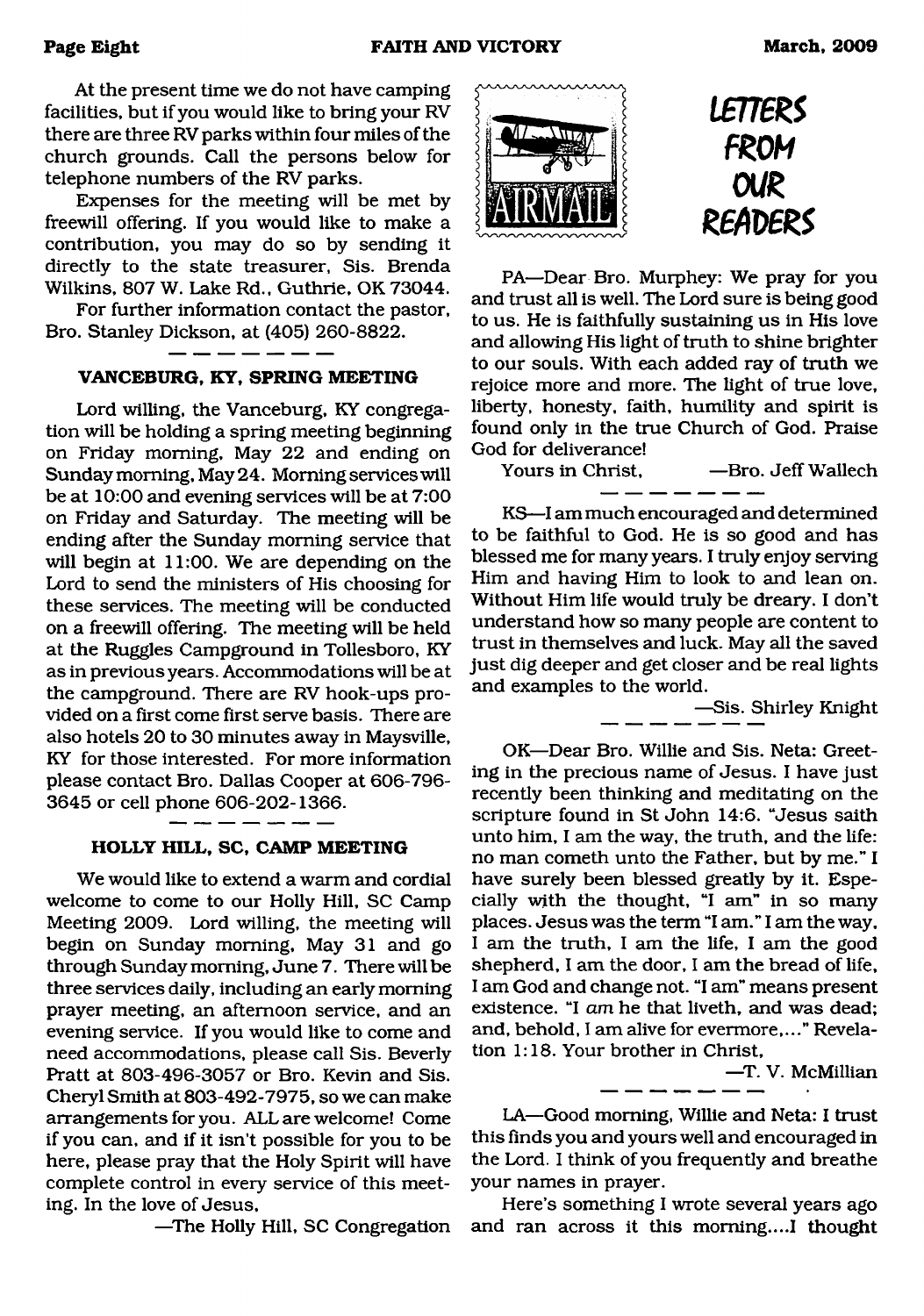perhaps it may be useful to you.

A verse of song, "In my hand no price I bring...", the advice of a friend, "Just fall on the Lord," combined with Isaiah 40:11-31 and 45 to produce the following:

## **Thus Saith the Lord**

I am the Lord and beside me there is none else. Some people create their own gods, but will you liken me to the strength of the heathen? I am the One Who created the earth; I sit on the circle of it. I feed the wild beasts and clothe the lilies of the field. I pay attention when a sparrow falls to the ground. I create the light and the darkness.

I rule in the affairs of men. I use their evil to bring about my purposes. All power and strength of nations, governments and individuals are nothing compared to me—I am God. All things are judged by my standards: I hold the weights of equality in my bag. I want you to **know** that I am the Lord. There is no God else beside me a just God and a Savior; **There is none else beside me!**

Look unto me, I will save you, provide for you and fight for you. I have called you by your name...a name I have given you. I have surnamed you. As a father surnames his child, so have I done for you. I know you; you are mine. I am your God.

You who are weary and have gone as far as you can, look unto me. I am never weary; I am the everlasting God. I am willing to share my strength with you, for you see, without me, you can't do anything. Your existence is like the grass that flourishes for awhile then is scorched by the sun's heat. But if you'll just wait for me (I'm curious, how long will you wait? How much do you want me and my gifts?) I will come to you and will not tarry. I'll renew your strength and change times and seasons for you. I'll do for you what you deem the impossible. I have opened streams of water in the desert and brought water out of solid rock. Behold there is nothing too hard for me. I AM THE LORD.

Fall on me; underneath are my everlasting arms. — — — — Sis. Cynthia Meek



<span id="page-8-0"></span>The story is told of a man who, when traveling upon horseback to a distant place, was compelled, by way of route, to pass a colony of lepers. When they saw him coming, they raised

their hands, as law advised, and cried, "Unclean! Unclean!" The traveler halted, and inquired how they were, and if they had enough to eat. One of the unfortunates asked for bread. The traveler stated that he had only enough for his journey. The leper said he had not tasted bread for many days. So the traveler gave him all he had. The leper asked for water; but the traveler said, he had not drunk since morning, and beside he had only enough for his journey. The leper said he had not tasted water for days. Touched by privations of such a serious character, the traveler gave him the last cup of water in his canteen. At that moment there appeared another person, with a smiling face....The stranger was the world's best friend, Jesus Christ.

The Master said:

"Not what we keep, but what we share;

- The gift without the giver is bare.
- He who gives alms to the poor feeds three, Himself, his hungering neighbor, and ME."

The doctrine of the great Fatherhood of God, is an empty philosophy unless it comprehends the Brotherhood of Man. He who knows his Lord's will and does it not, whall be beaten with many stripes. Responsibilities negleced will lead to shame and everlasting contempt.

<span id="page-8-1"></span>Taken from *Problems of Eternal Moment* —J Grant Anderson

### **Thy Neighbor**

- Who is the neighbor? He whom thou Hast power to aid or bless;
- Whose aching heart or burning brow Thy soothing hand may press.
- Thy neighbor? Tis the fainting poor Whose eye with want is dim;
- Oh, enter thou his humble door With aid and peace for him.
- Thy neighbor? He who drinks the cup When sorrow drowns the brim;
- With words of high sustaining hope Go thou and comfort him.
- Thy neighbor? Tis the weary slave, Fettered in mind and limb;
- He hath no hope this side the grave; Go thou and ransom him.
- Thy neighbor? Pass no mourner by; Perhaps thou canst redeem
- A breaking heart from misery; Go share thy lot with him.

—Selected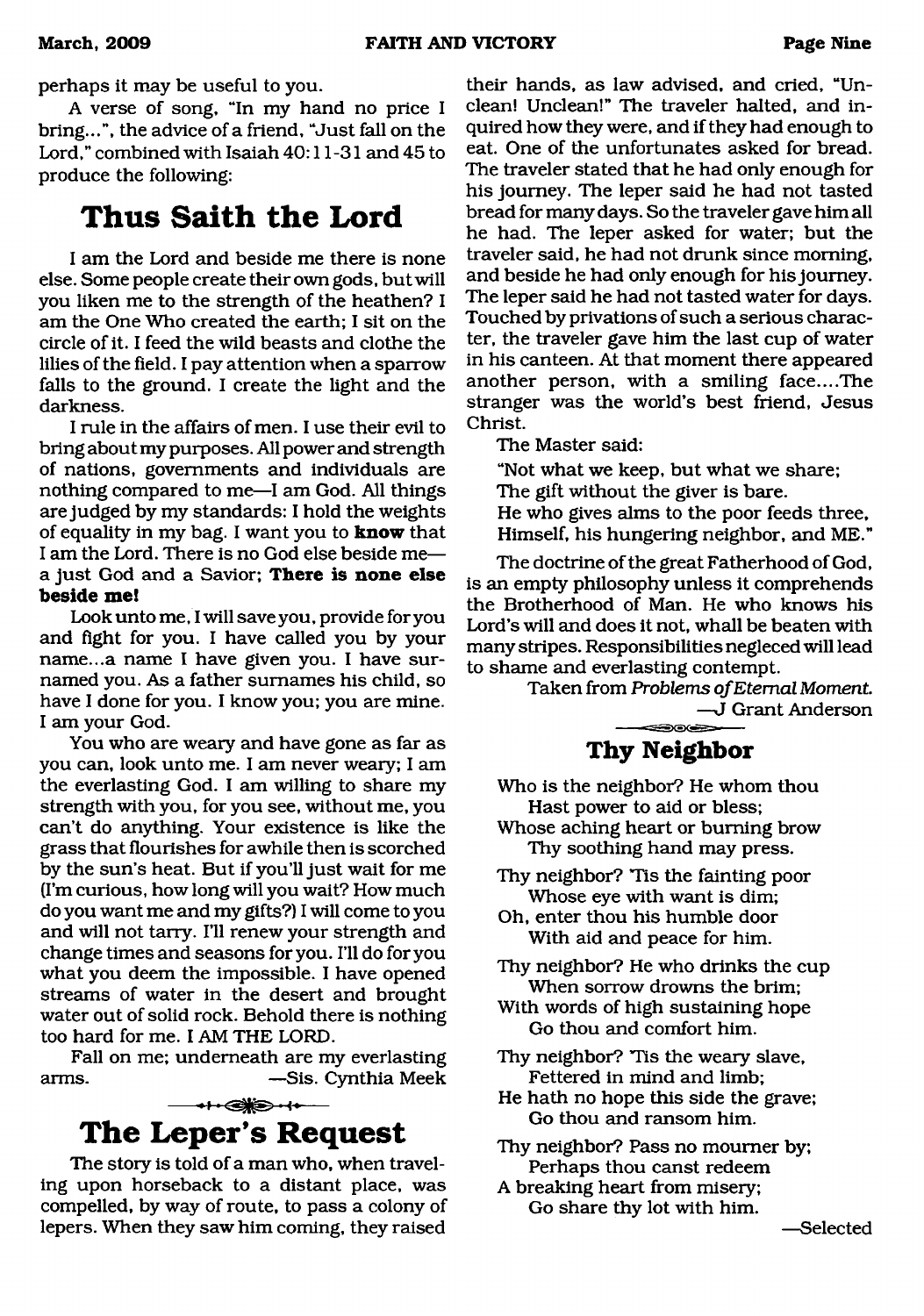# <span id="page-9-0"></span>**Sin No More**

#### **By Bro. Robert C. Gruner**

In a world where sin is all around us, it is good to know the Bible is very clear about what to do with sin. Let us explore what the Bible has to say about sinning no more.

1. Jesus tells us what to do about it. To men he says: "Afterward Jesus findeth him in the temple, and said unto him. Behold, thou art made whole: sin no more, lest a worse thing come unto thee." John 5:14.

To women He says: ".. .Neither do I condemn thee: go, and sin no more." John 8:11.

**2.** God calls us out of sin.

"For God hath not called us unto uncleanness, but unto holiness." I Thessalonians 4:7.

"But as he which hath called you is holy, so be ye holy in all manner of conversation; Because it is written, Be ye holy; for I am holy." I Peter 1:15-16.

**3.** God is fair to everyone about not sinning. "For the grace of God that bringeth salvation hath appeared to all men, Teaching us that, denying ungodliness and worldly lusts, we should live soberly, righteously, and godly, in this present world; Looking for that blessed hope, and the glorious appearing of the great God and our Saviour Jesus Christ; Who gave himself for us, that he might redeem us from all iniquity, and purify unto himself a peculiar people, zealous of good works." Titus 2:11-14.

You see, by appearing to all men, by one's conscience and through His Word, all have no excuses about what to do with sin.

**4.** We have to do something about sin.

"And that ye put on the new man, which after God is created in righteousness and true holiness." Ephesians 4:24.

"And have put on the new *man,* which is renewed in knowledge after the image of him that created him:" Colossians 3:10.

"Therefore if any man *be* in Christ, *he is a* new creature: old things are passed away; behold, all things are become new." II Corinthians 5:17.

We put sin off and put on the new man which God will create in us.

5. What to do with sin was foretold in the Old Testament.

"...make an end of sins...." Daniel 9:24. "...for he shall bear their iniquities....and he bare the sin of many...." Isaiah 53:11-12. "...I will raise

unto David a righteous Branch,... he shall be called, THE LORD OUR RIGHTEOUSNESS." Jeremiah 23:5-6. ".. .the opening of the prison to *them that are* bound." Isaiah 61:1. "For the law made nothing perfect, but the bringing in of a better hope *did;* by the which we draw nigh unto God." Hebrews 7:19.

6. What to do with sin was fulfilled in Christ "...for he shall save his people from their sins." Matthew 1:21.

"...we being delivered out of the hand of our enemies might serve him without fear, In holiness and righteousness..." Luke 1:74-75.

"Be it known unto ycu therefore, men *and* brethren, that through this man is preached unto you the forgiveness of sins: And by him ail that believe are justified from all things, from which ye could not be justified by the law of Moses." Acts 13:38-39.

'To open their eyes, *and* to turn *them* from darkness to light, and *from* the power of Satan unto God, that they may receive forgiveness of sins, and inheritance among them which are sanctified by faith that is in me." Acts 26:18.

"For then must he often have suffered since the foundation of the world: but now once in the end of the world hath he appeared to put away sin by the sacrifice of himself." Hebrews 9:26.

We can be so thankful that Jesus came and fulfilled His part for our salvation, thus leaving "to sin no more" up to each one of us.

7. What the Bible says to people that say you cannot help but sin.

"Who gave himself for our sins, that he might deliver us from this present evil world, according to the will of God and our Father:" Galatians 1:4.

"I have given them thy word; and the world hath hated them, because they are not of the world, even as I am not of the world. I pray not that thou shouldest take them out of the world, but that thou shouldest keep them from the evil. They are not of the world, even as I am not of the world." John 17:14-16.

"We know that whosoever is bom of God sinneth not; but he that is begotten of God keepeth himself, and that wicked one toucheth him not. And we know that we are of God, and the whole world lieth in wickedness." I John 5:18-19.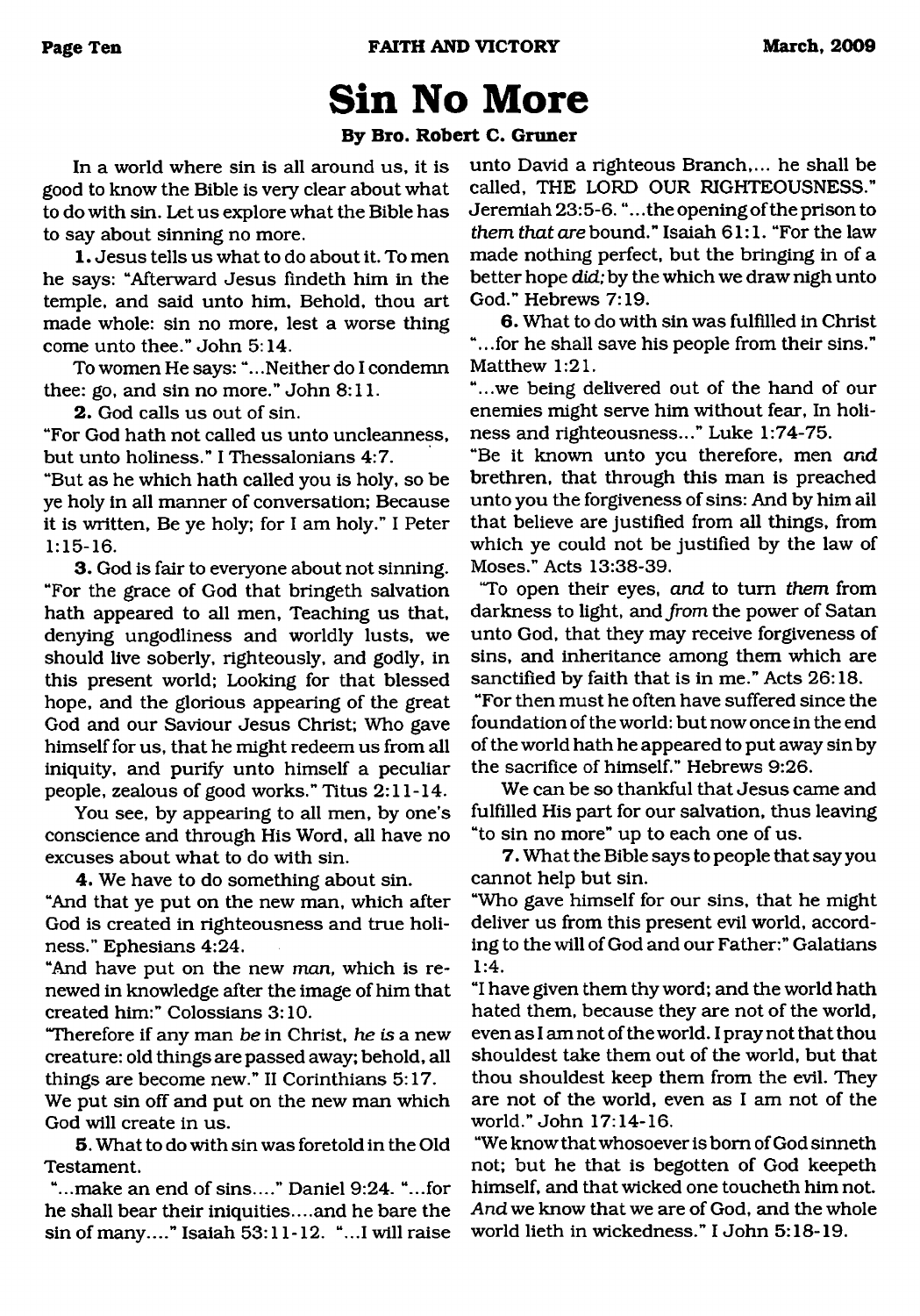"Ye are of God, little children, and have overcome them: because greater is he that is in you, ... sinning, one can now be thankful that God has than he that is in the world." I John 4:4.

"He that saith he abideth in him ought himself also so to walk, even as he walked." I John 2:6. "I am crucified with Christ: nevertheless I live; yet not I, but Christ liveth in me: and the life which I now live in the flesh I live by the faith of the Son of God, who loved me, and gave himself for me." Galatians 2:20.

C.W.Naylor wrote that the testimony of those who say that they are Christians but that they sin more or less everyday, implies one of two things: either that they are willingly and wilfully disobedient and could obey if they would but do not do so from choice, OR that God demands of them what they are unable to do even with the grace that He gives.

8. What is promised in the Bible to do about sin.

"Having .therefore these promises, dearly beloved, let us cleanse ourselves from all filthiness of the flesh and spirit, perfecting holiness in the fear of God." II Corinthians 7:1.

"And every man that hath this hope in him purifieth himself, even as he is pure." I John 3:3.

"Now to him that is of power to stablish you according to my gospel, and the preaching of Jesus Christ, according to the revelation of the mystery, which was kept secret since the world began," Romans 16:25.

"...your whole spirit and soul and body be preserved blameless..." I Thessalonians 5:23.

"Now unto him that is able to keep you from falling, and to present *you* faultless before the presence of his glory with exceeding joy," Jude 1:24.

"There hath no temptation taken you but such as is common to man: but God *is* faithful, who will not suffer you to be tempted above that ye are able; but will with the temptation also make a way to escape, that ye may be able to bear *it. "* I Corinthians 10:13.

"The Lord knoweth how to deliver the godly out of temptations, and to reserve the unjust unto the day of judgment to be punished:" II Peter 2:9.

"The angel of the LORD encampeth round about them that fear him, and delivereth them." Psalms 34:7.

"For he shall give his angels charge over thee, to keep thee in all thy ways." Psalms 91:11.

Looking into what the Bible says about

made a way out of the way of sin. In Colossians 1:28 it says "Whom we preach, warning every man, and teaching every man in all wisdom; that we may present every man perfect in Christ Jesus:" This is why the Bible is preached and should be preached. "...Christ also loved the church, and gave himself for it; That he might sanctify and cleanse it with the washing of water by the word, That he might present it to himself a glorious church, not having spot, or wrinkle, or any such thing; but that it should be holy and without blemish." Ephesians 5:25-27.

"Awake to righteousness, and sin not; for some have not the'knowledge of God: I speak *this* to your shame." I Corinthians 15:34.

With all scriptures now presented, a person can awake and sin no more, thus avoiding shame that comes from not knowing God.

"And the times of this ignorance God winked at; but now commandeth all men every where to repent:" Acts 17:30.

| FAITH                                                                                                                                                                                                                                                                                                                                                                  |
|------------------------------------------------------------------------------------------------------------------------------------------------------------------------------------------------------------------------------------------------------------------------------------------------------------------------------------------------------------------------|
| $\begin{array}{ll}\n\approx \\ \approx \\ \odot \\ \odot \\ \odot \\ \odot\n\end{array}$ \$5.00 PER YEAR (11 Issues)<br>$\odot$ Mail this form to start or renew your own<br>–<br>NN<br>U<br>subscription $-$ give a friend a gift $-$<br>or do both! It only takes a minute.<br><b>QXY</b><br><b>Your Name</b><br><u> 1989 - Jan Alexandro III, politik politik (</u> |
| <b>VICTORY</b><br>ITH<br>Address _______                                                                                                                                                                                                                                                                                                                               |
| $F\mathbf{A}$<br>City_<br>State ________ Zip _<br>FAITH                                                                                                                                                                                                                                                                                                                |
| VICTORY<br>Phone_<br>Start or renew my<br><b>AND</b><br>Faith and Victory subscription.                                                                                                                                                                                                                                                                                |
| AND<br>Send a 1-year gift subscription<br>VICTORY<br>to the person named below:                                                                                                                                                                                                                                                                                        |
| FAITH                                                                                                                                                                                                                                                                                                                                                                  |
| <b>Address</b> _<br>$\mathbf{\hat{x}}$                                                                                                                                                                                                                                                                                                                                 |
| FAITH<br>VICTO<br>City_<br>$\frac{1}{\sqrt{2}}$ State $\frac{1}{\sqrt{2}}$                                                                                                                                                                                                                                                                                             |
| }<br>N<br>D<br><b>Mail Order Blank and remittance to:</b><br>$\overline{A}$                                                                                                                                                                                                                                                                                            |
| VICTO<br>Faith Publishing House<br>AITH<br>Φ.Ο. Βοχ 518                                                                                                                                                                                                                                                                                                                |
| ž<br>Guthrie, OK 73044<br>3/09<br>FAITH AND VICTORY FAITH AND VICTORY                                                                                                                                                                                                                                                                                                  |